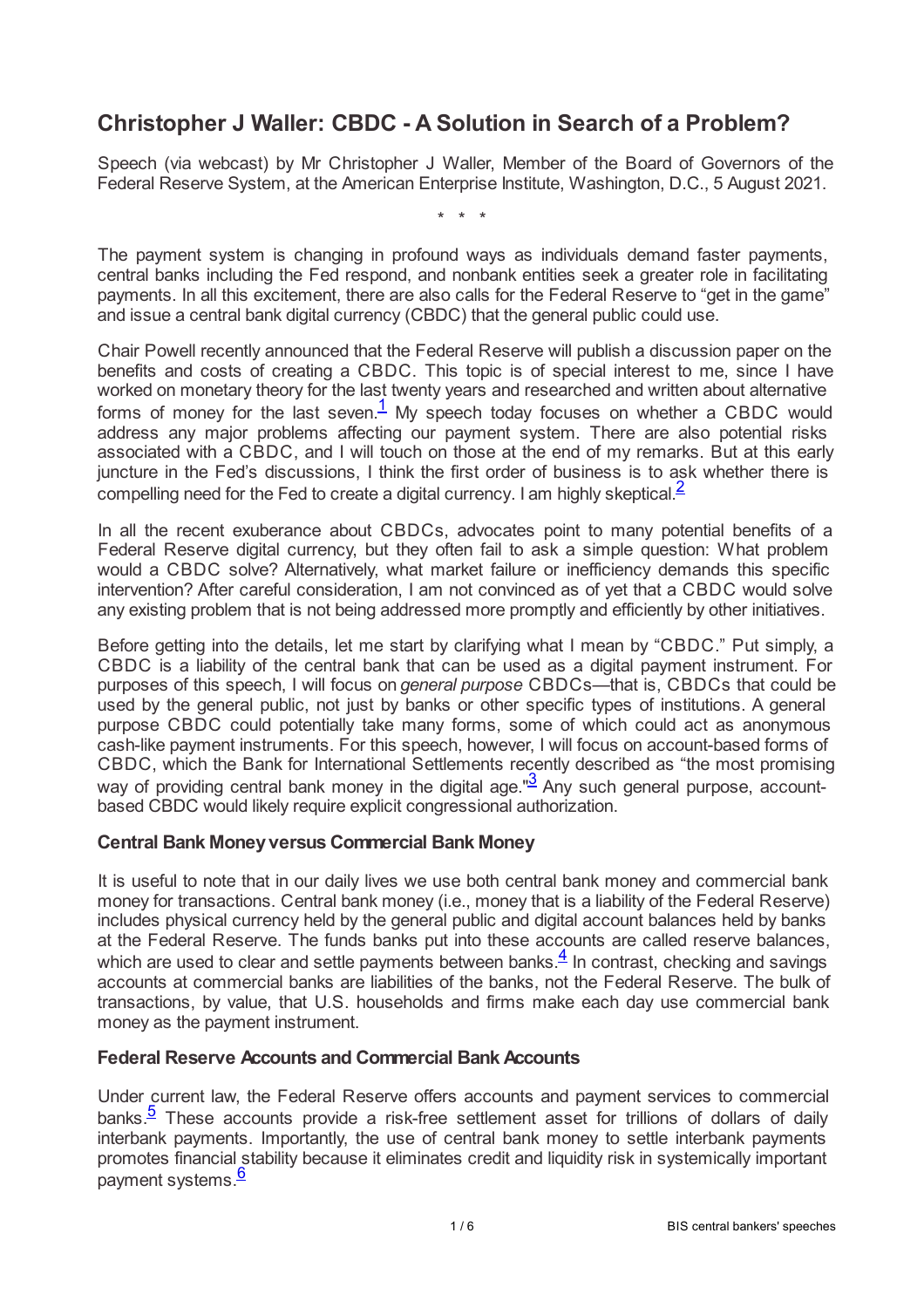Congress did not establish the Federal Reserve to provide accounts directly to the general public; the Federal Reserve instead works in the background by providing accounts to commercial banks, which then provide bank accounts to the general public. Under this structure, commercial banks act as an intermediary between the Federal Reserve and the general public. The funds in commercial bank accounts are digital and can be used to make digital payments to households and businesses, but commercial banks promise to redeem a dollar in one's bank account into \$1 of U.S. currency. In short, banks peg the exchange rate between commercial bank money and the U.S. dollar at one-to-one. Due to substantial regulatory and supervisory oversight and federal deposit insurance, households and firms reasonably view this fixed exchange rate as perfectly credible. Consequently, they treat commercial bank money and central bank money as perfect substitutes—they are interchangeable as a means of payment. The credibility of this fixed exchange rate between commercial and central bank money is what allows our payment system to be stable and efficient. I will return to this point later.

This division of functions between the Federal Reserve and commercial banks reflects an economic truth: that markets operate efficiently when private-sector firms compete to provide the highest-quality products to consumers and businesses at the lowest possible cost. In general, the government should compete with the private sector only to address market failures.

#### **Consideration of the Case for a Federal Reserve CBDC**

This brings us back to my original question: What is the problem with our current payment system that only a CBDC would solve?

Could it be that physical currency will disappear? As I mentioned before, the key to having credible commercial bank money is the promise that banks will convert a dollar of digital bank money into a dollar of U.S. physical currency. But how can banks deliver on their promise if U.S. currency disappears? Accordingly, many central banks are considering adoption of a CBDC as their economies become "cashless." Eliminating currency is a policy choice, however, not an economic outcome, and Chair Powell has made clear that U.S. currency is not going to be replaced by a CBDC. Thus, a fear of imminently vanishing physical currency cannot be the reason for adopting a CBDC.<sup> $\frac{7}{5}$  $\frac{7}{5}$  $\frac{7}{5}$ </sup>

<span id="page-1-0"></span>Could it be that the payment system is too limited in reach, and that introducing a CBDC would make the payment system bigger, broader, and more efficient? It certainly doesn't look that way to me. Our existing interbank payment services have nationwide reach, meaning that an accountholder at one commercial bank can make a payment to an accountholder at any other U.S. bank. The same applies to international payments—accountholders at U.S. banks can transfer funds abroad to accountholders at foreign banks. So, a lack of connectedness and geographic breadth in the U.S. payment system is not a good reason to introduce a CBDC.

<span id="page-1-1"></span>Could it be that existing payment services are too slow? A group of commercial banks has recently developed an instant payment service (the Real-Time Payment Service, or RTP), and the Federal Reserve is creating its own instant payment service, FedNowSM.<sup>[8](#page-4-7)</sup> These services will move funds between accountholders at U.S. commercial banks immediately after a payment is initiated. While cross-border payments are typically less efficient than domestic payments, efforts are underway to improve cross-border payments as well.<sup>[9](#page-4-8)</sup> These innovations are all moving forward in the absence of a CBDC. Consequently, facilitating speedier payments is not a compelling reason to create a CBDC.

<span id="page-1-2"></span>Could it be that too few people can access the payment system? Some argue that introducing a CBDC would improve financial inclusion by allowing the unbanked to more readily access financial services. To address this argument, we need to know, first, the size of the unbanked population, and second, whether the unbanked population would use a Federal Reserve CBDC account. According to a recent Federal Deposit Insurance Corporation (FDIC) survey,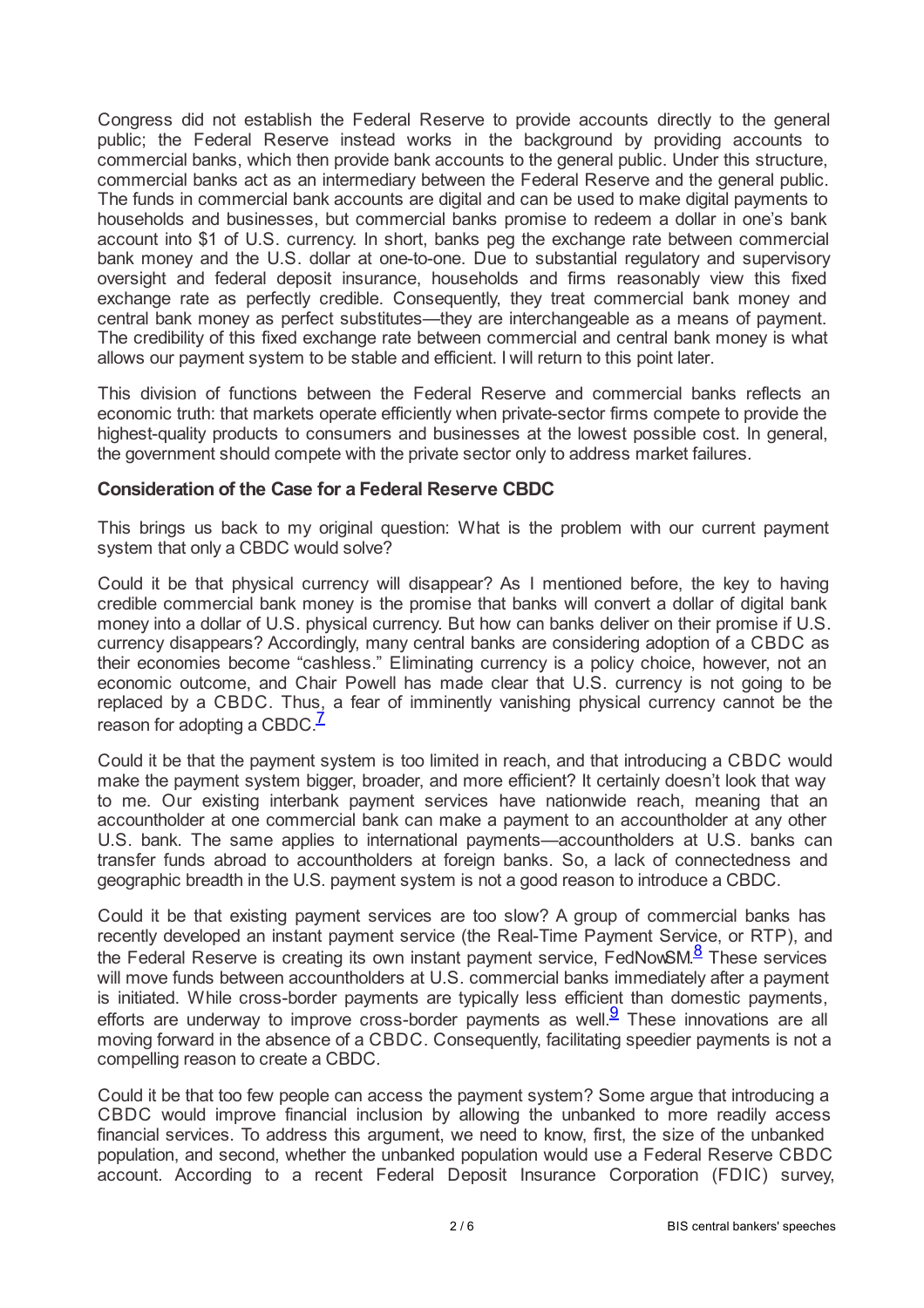<span id="page-2-0"></span>approximately 5.4 percent of U.S. households were unbanked in 2019.<sup>[10](#page-4-9)</sup> The FDIC survey also found that approximately 75 percent of the unbanked population "were not at all interested" or "not very interested" in having a bank account. If the same percentage of the unbanked population would not be interested in a Federal Reserve CBDC account, this means that a little more than 1 percent of U.S. households are both unbanked and potentially interested in a Federal Reserve CBDC account. It is implausible to me that developing a CBDC is the simplest, least costly way to reach this 1 percent of households. Instead, we could promote financial inclusion more efficiently by, for example, encouraging widespread use of low-cost commercial bank accounts through the Cities for Financial Empowerment *Bank On* project. [11](#page-5-0)

<span id="page-2-1"></span>Could it be that a CBDC is needed because existing payment services are unreasonably expensive? In order to answer this question, we need to understand why the price charged for a payment might be considered "high." In economics, the price of a service is typically composed of two parts: the marginal cost of providing the service and a markup that reflects the market power of the seller. The marginal cost of processing a payment depends on the nature of the payment (for example, paper check versus electronic transfer), the technology used (for example, batched payments versus real-time payments), and the other services provided in processing the payment (for example, risk and fraud services). Since these factors are primarily technological, and there is no reason to think that the Federal Reserve can develop cheaper technology than private firms, it seems unlikely that the Federal Reserve would be able to process CBDC payments at a materially lower marginal cost than existing private-sector payment services.<sup>[12](#page-5-1)</sup>

<span id="page-2-2"></span>The key question, then, is how a CBDC would affect the markup charged by banks for a variety of payment services. The markup that a firm can charge depends on its market power and thus the degree of competition it faces. Introducing a CBDC would create additional competition in the market for payment services, because the general public could use CBDC accounts to make payments directly through the Federal Reserve—that is, a CBDC would allow the general public to bypass the commercial banking system. Deposits would flow from commercial banks into CBDC accounts, which would put pressure on banks to lower their fees, or raise the interest rate paid on deposits, to prevent additional deposit outflows.<sup>[13](#page-5-2)</sup>

<span id="page-2-4"></span><span id="page-2-3"></span>It seems to me, however, that private-sector innovations might reduce the markup charged by banks more effectively than a CBDC would $\frac{14}{1}$  $\frac{14}{1}$  $\frac{14}{1}$  If commercial banks are earning rents from their market power, then there is a profit opportunity for nonbanks to enter the payment business and provide the general public with cheaper payment services. And, indeed, we are currently seeing a surge of nonbanks getting into payments. For example, in recent years, "stablecoin" arrangements have emerged as a particularly important type of nonbank entrant into the payments landscape. Stablecoins are digital assets whose value is tied to one or more other assets, such as a sovereign currency. A stablecoin could serve as an attractive payment instrument if it is pegged one-to-one to the dollar and is backed by a safe and liquid pool of assets. $\frac{15}{15}$  $\frac{15}{15}$  $\frac{15}{15}$  If one or more stablecoin arrangements can develop a significant user base, they could become a major challenger to banks for processing payments. Importantly, payments using such stablecoins might be "free" in the sense that there would be no fee required to initiate or receive a payment. $\frac{16}{16}$  $\frac{16}{16}$  $\frac{16}{16}$  Accordingly, one can easily imagine that competition from stablecoins could pressure banks to reduce their markup for payment services.

<span id="page-2-7"></span><span id="page-2-6"></span><span id="page-2-5"></span>Please note that I am not endorsing any particular stablecoin—some of which are not backed by safe and liquid assets. The promise of redemption of a stablecoin into one U.S. dollar is not perfectly credible, nor have they been tested by an actual run on the stablecoin. There are many legal, regulatory, and policy issues that need to be resolved before stablecoins can safely proliferate. $\frac{17}{1}$  $\frac{17}{1}$  $\frac{17}{1}$  My point, however, is that the private sector is already developing payment alternatives to compete with the banking system. Hence, it seems unnecessary for the Federal Reserve to create a CBDC to drive down payment rents.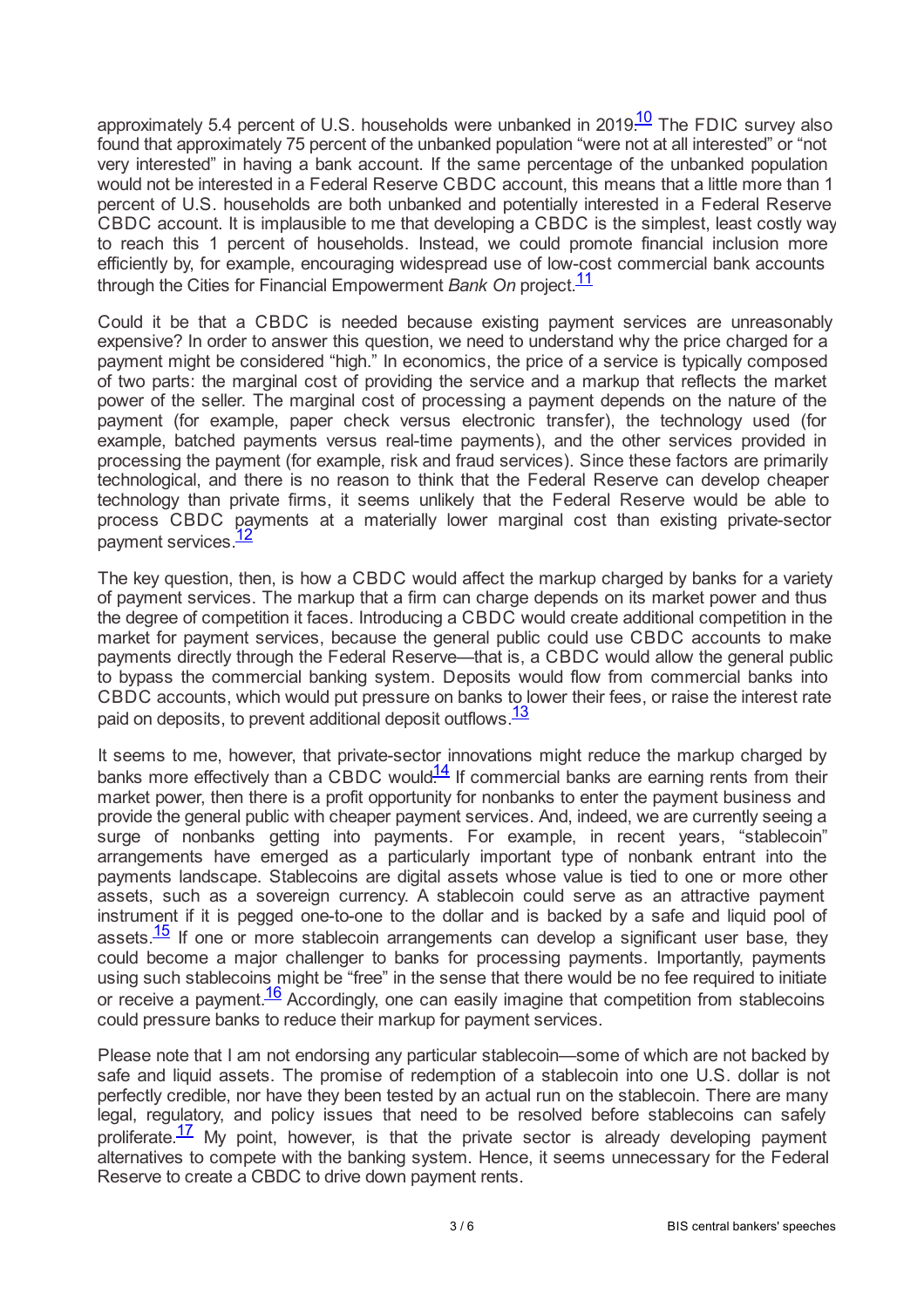Returning to possible problems a CBDC could solve, it is often argued that the creation of a CBDC would spur innovation in the payment system. This leads me to ask: do we think there is insufficient innovation going on in payments? To the contrary, it seems to me that private-sector innovation is occurring quite rapidly—in fact, faster than regulators can process. So, spurring innovation is not a compelling reason to introduce a CBDC.

Could it be, however, that the types of innovations being pursued by the private sector are the "wrong" types of payment innovations? I see some merit in this argument when I consider cryptoassets such as bitcoin that are often used to facilitate illicit activity. But a CBDC is unlikely to deter the use of crypto-assets that are designed to evade governmental oversight.

Could the problem be that government authorities have insufficient information regarding the financial transactions of U.S. citizens? In general, the government has sought to balance individuals' right to privacy with the need to prevent illicit financial transactions, such as money laundering. For example, while the government does not receive all transaction data regarding accountholders at commercial banks, the Bank Secrecy Act requires that commercial banks report suspicious activity to the government.

Depending on its design, CBDC accounts could give the Federal Reserve access to a vast amount of information regarding the financial transactions and trading patterns of CBDC accountholders. The introduction of a CBDC in China, for example, likely will allow the Chinese government to more closely monitor the economic activity of its citizens. Should the Federal Reserve create a CBDC for the same reason? I, for one, do not think so.

Could the problem be that the reserve currency status of the U.S. dollar is at risk and the creation of a Federal Reserve CBDC is needed to maintain the primacy of the U.S. dollar? Some commentators have expressed concern, for example, that the availability of a Chinese CBDC will undermine the status of the U.S. dollar. I see no reason to expect that the world will flock to a Chinese CBDC or any other. Why would non-Chinese firms suddenly desire to have all their financial transactions monitored by the Chinese government? Why would this induce non-Chinese firms to denominate their contracts and trading activities in the Chinese currency instead of the U.S. dollar? Additionally, I fail to see how allowing U.S. households to, for example, pay their electric bills via a Federal Reserve CBDC account instead of a commercial bank account would help to maintain global dollar supremacy. (Of course, Federal Reserve CBDC accounts that are available to persons outside the United States might promote use of the dollar, but global availability of Federal Reserve CBDC accounts would also raise acute problems related to, among other things, money laundering.)

Finally, could it be that new forms of private money, such as stablecoins, represent a threat to the Federal Reserve for conducting monetary policy? Many commentators have suggested that new private monies will diminish the impact of the Federal Reserve's policy actions, since they will act as competing monetary systems. It is well established in international economics that any country that pegs its exchange rate to the U.S. dollar surrenders its domestic monetary policy to the United States and imports U.S. monetary policy. This same logic applies to any entity that pegs its exchange rate to the U.S. dollar. Consequently, commercial banks and stablecoins pegged to the U.S. dollar act as conduits for U.S. monetary policy and amplify policy actions. So, if anything, private stablecoins pegged to the dollar broaden the reach of U.S. monetary policy rather than diminish it.

<span id="page-3-0"></span>After exploring many possible problems that a CBDC could solve, I am left with the conclusion that a CBDC remains a solution in search of a problem. That leaves us only with more philosophical reasons to adopt a CBDC. One could argue, for example, that the general public has a fundamental right to hold a riskless digital payment instrument, and a CBDC would do this in a way no privately issued payment instrument can. $\frac{18}{2}$  $\frac{18}{2}$  $\frac{18}{2}$  On the other hand, thanks to federal deposit insurance, commercial bank accounts already offer the general public a riskless digital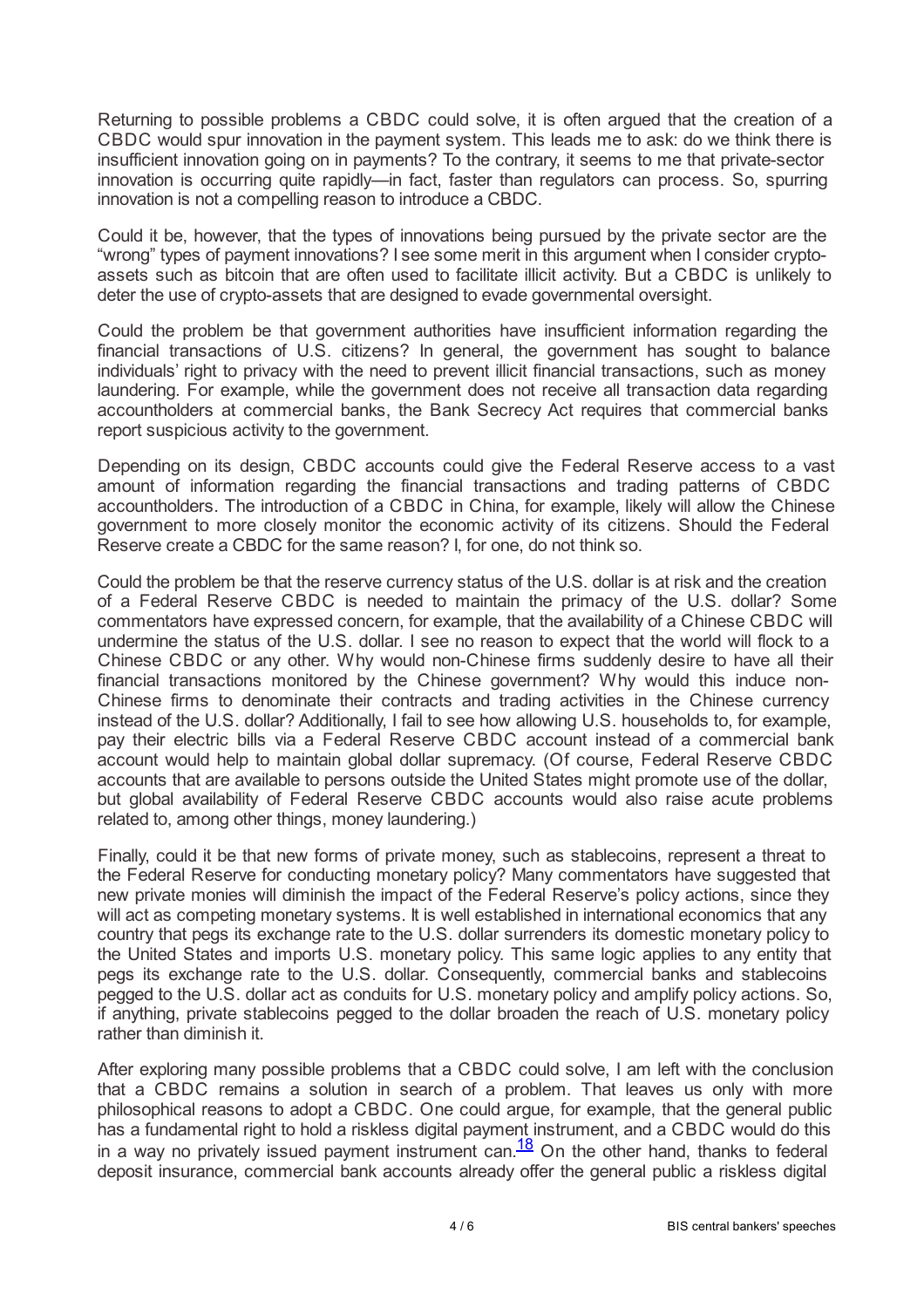payment instrument for the vast majority of transactions.

<span id="page-4-10"></span>One could also argue that the Federal Reserve should provide a digital option as an alternative to the commercial banking system. The argument is that the government should not force its citizens to use the commercial banking system, but should instead allow access to the central bank as a public service available to all.<sup>[19](#page-5-8)</sup> As I noted earlier in my speech, however, the current congressionally mandated division of functions between the Federal Reserve and commercial banks reflects an understanding that, in general, the government should compete with the private sector only to address market failures. This bedrock principle has stood America in good stead since its founding, and I don't think that CBDCs are the case for making an exception.

In summary, while CBDCs continue to generate enormous interest in the United States and other countries, I remain skeptical that a Federal Reserve CBDC would solve any major problem confronting the U.S. payment system. There are also potential costs and risks associated with a CBDC, some of which I have alluded to already. I have noted my belief that government interventions into the economy should come only to address significant market failures. The competition of a Fed CBDC could disintermediate commercial banks and threaten a division of labor in the financial system that works well. And, as cybersecurity concerns mount, a CBDC could become a new target for those threats. I expect these and other potential risks from a CBDC will be addressed in the forthcoming discussion paper, and I intend to expand upon them as the debate over digital currencies moves forward.

- <span id="page-4-1"></span> $2$  These views are my own and do not represent any position of the Board of Governors or other Federal Reserve policymakers. [Return](www.federalreserve.gov/newsevents/speech/waller20210805a.htm#f2) to text
- <span id="page-4-2"></span>[3](#page-0-2) See Bank for International Settlements, *Annual [Economic](www.bis.org/press/p210623.htm) Report* (Basel: Bank for International Settlements, June 2021). Note that any CBDC would require some kind of supporting technology. For example, many commentators have considered the possibility that a CBDC could operate using a "distributed ledger." Additionally, an account-based CBDC could potentially take different forms. For example, the infrastructure for an account-based CBDC could be designed so that the Federal Reserve would interact directly with the general public, or it could be designed so that banks or other service providers would maintain all customer relationships with the general public. Mycomments todayfocus on the policyissues associated with providing a CBDC rather than on technologies or infrastructure that would be necessary to support a CBDC. [Return](www.federalreserve.gov/newsevents/speech/waller20210805a.htm#f3) to text
- <span id="page-4-3"></span> $\frac{4}{1}$  $\frac{4}{1}$  $\frac{4}{1}$  The Federal Reserve also provides accounts and payment services to the United States government, certain government-sponsored enterprises, designated financial market utilities, foreign central banks, and certain international organizations. [Return](www.federalreserve.gov/newsevents/speech/waller20210805a.htm#f4) to text
- <span id="page-4-4"></span> $5$  For this purpose, I use the term "commercial bank" broadly to include banks, thrifts, credit unions, and other depository institutions. [Return](www.federalreserve.gov/newsevents/speech/waller20210805a.htm#f5) to text
- <span id="page-4-5"></span>See, for example, Committee on Payment and Settlement Systems, *The Role of Central Bank Money in* [6](#page-0-5) *Payment Systems* (PDF) (Basel: Bank for International Settlements, August 2003). Return to text
- <span id="page-4-6"></span> $\frac{7}{1}$  $\frac{7}{1}$  $\frac{7}{1}$  Physical currency can effectively disappear, and everything still works. All the central bank needs to do is promise to provide the currency if requested. [Return](www.federalreserve.gov/newsevents/speech/waller20210805a.htm#f7) to text
- <span id="page-4-7"></span> $\frac{8}{2}$  $\frac{8}{2}$  $\frac{8}{2}$  These services will complement the existing automated clearinghouse (ACH) payment network, which now enables same-day settlement of ACH payments. [Return](www.federalreserve.gov/newsevents/speech/waller20210805a.htm#f8) to text
- <span id="page-4-8"></span>9 Financial Stability Board, "ESB Delivers a Roadmap to Enhance [Cross-Border](www.fsb.org/2020/10/fsb-delivers-a-roadmap-to-enhance-cross-border-payments/) Payments," news release, October 13, 2020. [Return](www.federalreserve.gov/newsevents/speech/waller20210805a.htm#f9) to text
- <span id="page-4-9"></span>10 "Key Findings from How America Banks: [Household](www.economicinclusion.gov/surveys/2019household/) Use of Banking and Financial Services," Federal Deposit Insurance Corporation. [Return](www.federalreserve.gov/newsevents/speech/waller20210805a.htm#f10) to text

<span id="page-4-0"></span> $1$  For example, in 2016, my coauthors and I published a research paper that examined how the use of a privately issued currency backed up by shares of a broad stock market index could replace publicly issued fiat currency. See David Andolfatto, Aleksander Berentsen and Christopher Waller, "Monetary Policy with Asset-Backed Money," Journal of *Economic Theory* 164 (July 2016): 166-86. [Return](www.federalreserve.gov/newsevents/speech/waller20210805a.htm#f1) to text